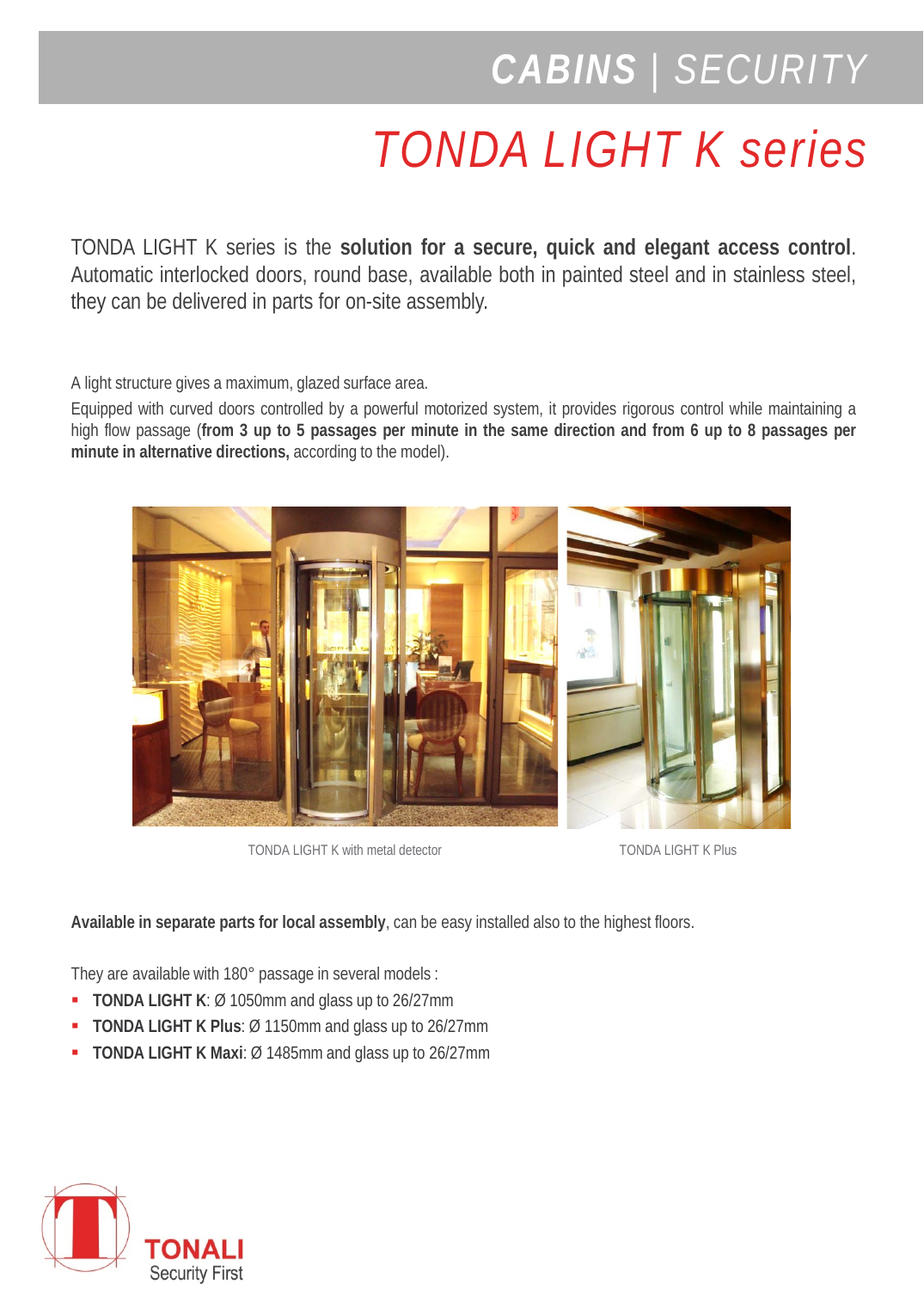





TONDA LIGHT K with metal detector



TONDA LIGHT K Plus



TONDA LIGHT K Maxi with metal detector and video analysis system IMAGO COUNTER PEOPLE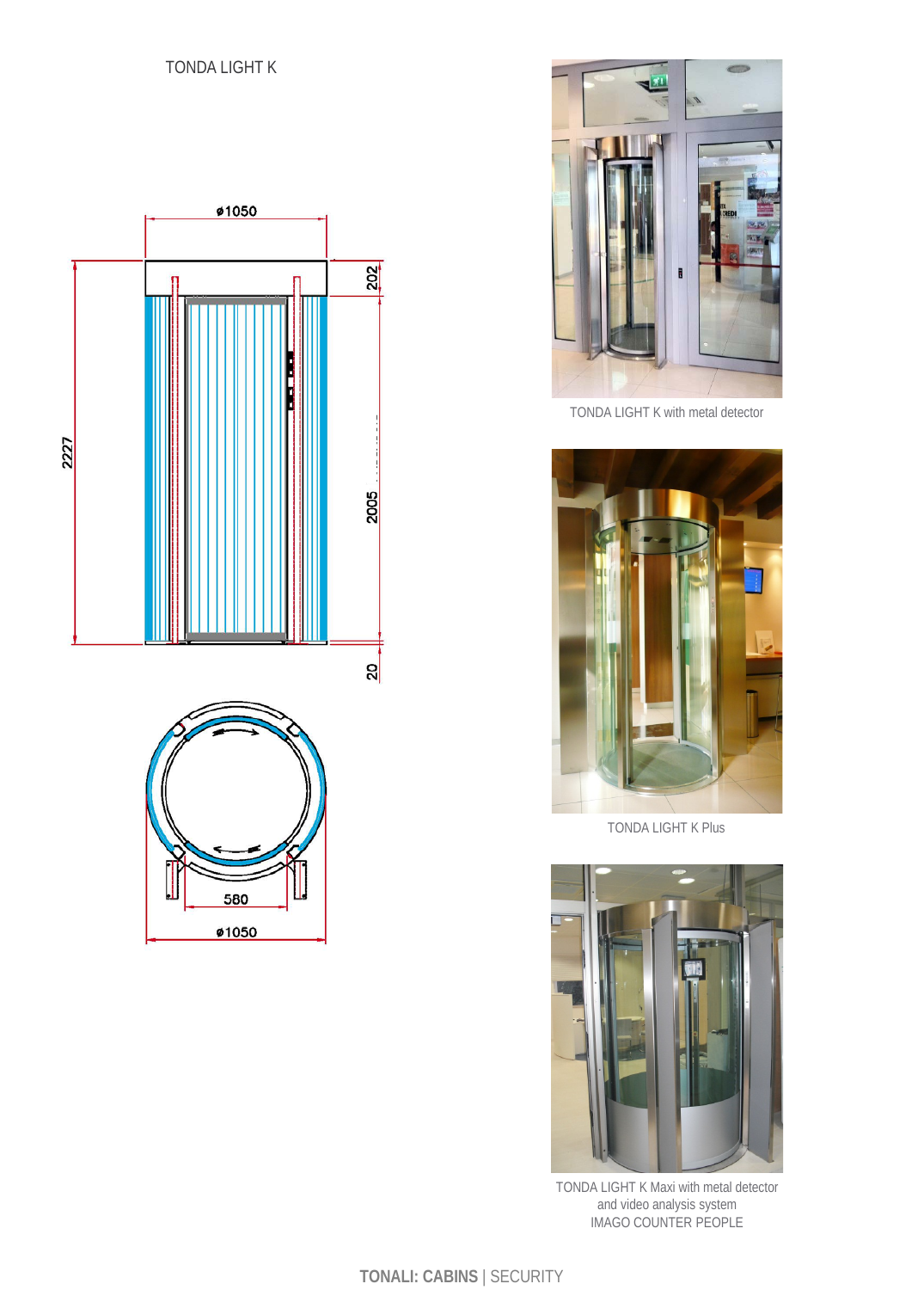